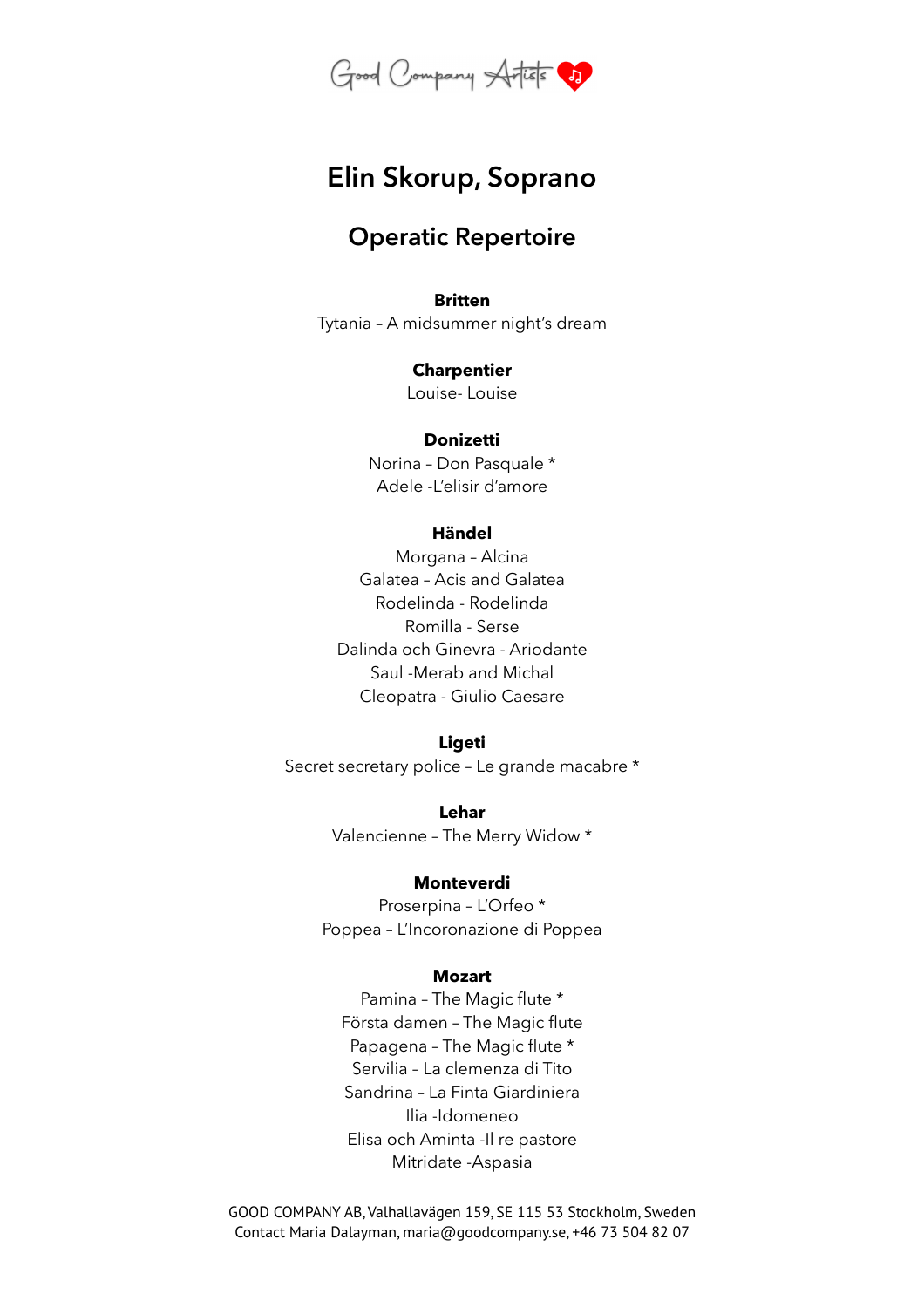

**Purcell** Belinda –Dido and Aeneas

#### **Ravel**

Elden, Le Feu – L'enfant et les sortiléges

## **Rossini**

Corinna -Il viaggio di Reims Clorinda -La Cenerentola

**Humperdinck**

Sandmänchen -Hänsel und Gretl

**Strauss** Adele – Die Fledermaus

#### **Verdi**

Gilda – Rigoletto Nanetta – Falstaff Oscar - Un ballo di maschera

#### **Werther**

Sofie -Massenet

\* Scenic productions

# **Concert repertoire**

#### **Bach**

Christmas oratorio B minor mass Saint Matthew passion Saint John passion Magnificat Easter oratorio Jauchzet Gott in Allen landen, Cantata 51 Thirty or more different Cantatas

#### **Britten**

Les Illumination

GOOD COMPANY AB, Valhallavägen 159, SE 115 53 Stockholm, Sweden Contact Maria Dalayman, maria@goodcompany.se, +46 73 504 82 07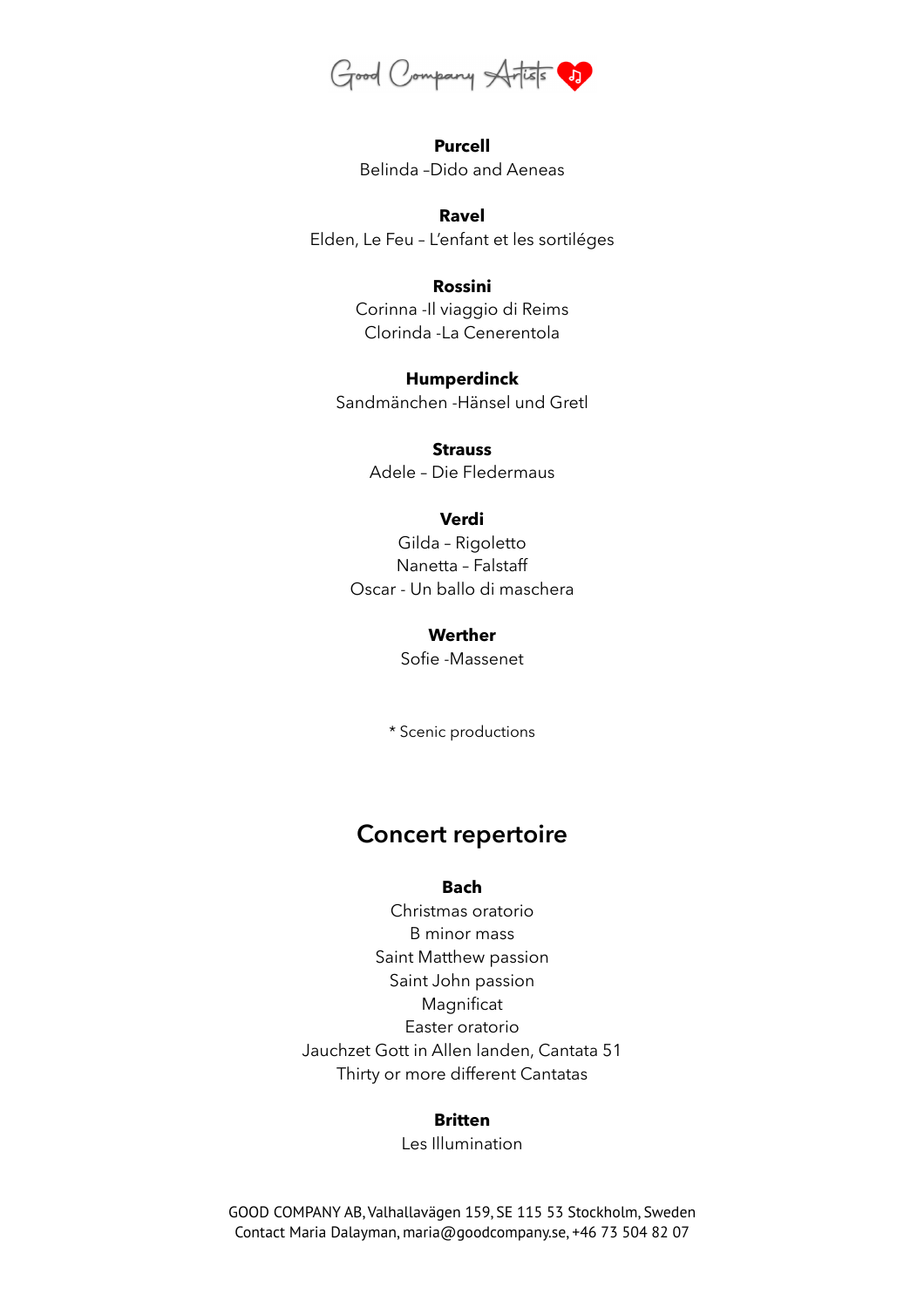

**Beethoven** Symphony no 9

#### **Brahms**

Requiem Buxtehude Jesu Membra Nostri

#### **Fauré**

Requiem

#### **Haydn**

The Creation Nelson mass Theresien mass

#### **Händel**

Messiah Dixit Dominus Gloria, soprano solo cantata

> **L-E Larsson** God in disguise

## **Mahler**

Symphony no 4 Symphony no 2

#### **Mendelssohn**

Lobgesang Hear my Prayer

#### **Mozart**

C minor Mass Requiem Exsultate Jubilate Missa Brevis Bb major, D major The Coronation mass Vesperae solennes de confessore

#### **Orff**

Carmina Burana

#### **Pergolesi**

Stabat Mater

GOOD COMPANY AB, Valhallavägen 159, SE 115 53 Stockholm, Sweden Contact Maria Dalayman, maria@goodcompany.se, +46 73 504 82 07